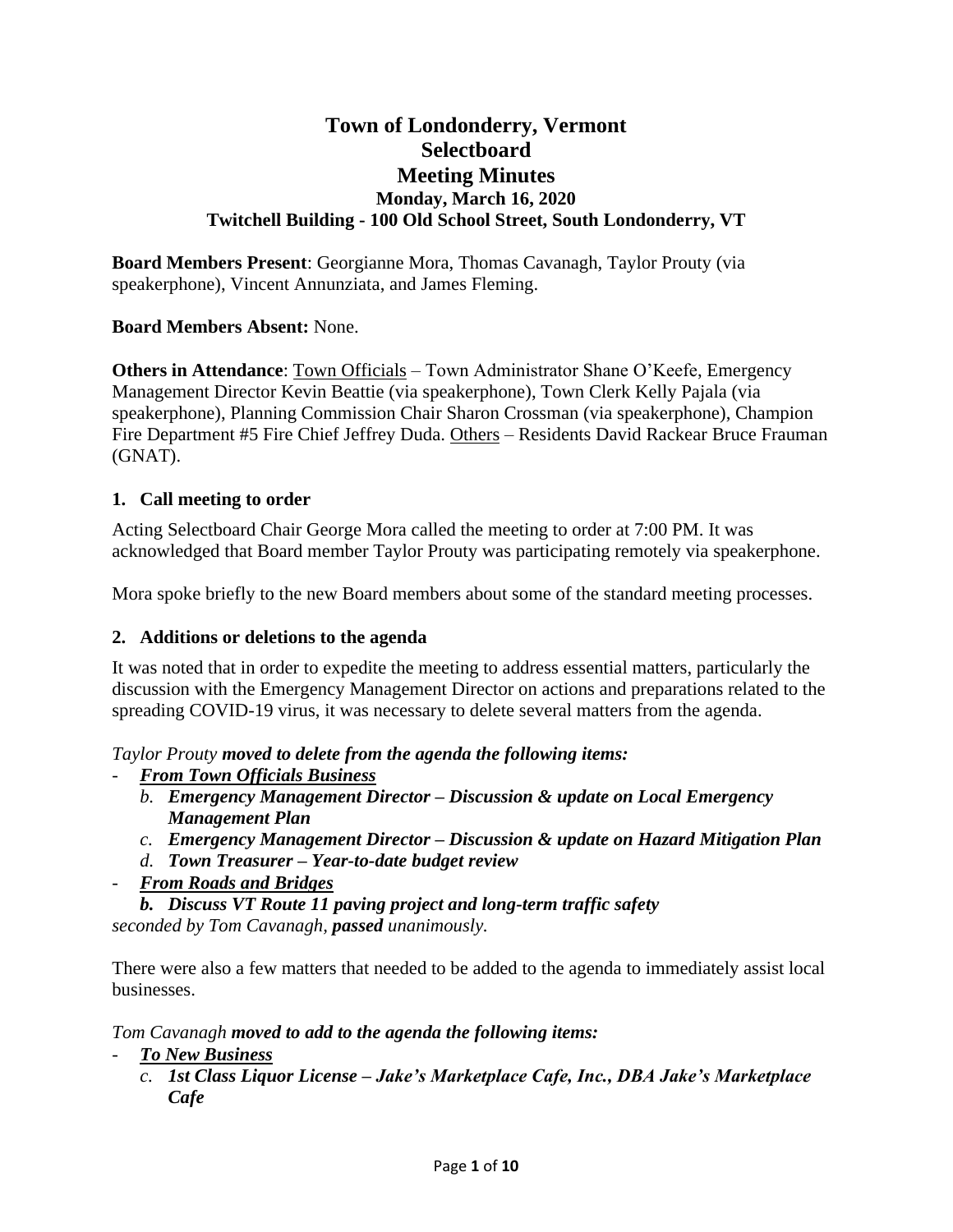- *d. 3rd Class Liquor License – Jake's Marketplace Cafe, Inc., DBA Jake's Marketplace Cafe*
- *e. Outside Consumption Permit – Jake's Marketplace Cafe, Inc., DBA Jake's Marketplace Cafe*
- *f. 2nd Class Liquor License – Michael & Tammy Clough, DBA Mike and Tammy's Main Street Deli/Market*
- *g. 1st Class Liquor License – Upper Tamarack, Inc., DBA Upper Pass Lodge*
- *h. 3rd Class Liquor License – Upper Tamarack, Inc., DBA Upper Pass Lodge*
- *i. 2nd Class Liquor License – O'Connor's Corner Store, LLC, DBA The Corner*

*seconded by Vincent Annunziata, passed unanimously.*

## **3. Organization**

**a. Elect a Selectboard Chair and Vice-Chair [24 VSA 871(a)]**

*Tom Cavanagh moved to elect Georgianne Mora as Selectboard Chair, seconded by Jim Fleming, passed unanimously.*

*Vincent Annunziata moved to elect Thomas Cavanagh as Selectboard Vice Chair, seconded by Jim Fleming, passed unanimously.*

## **b. Set Regular Meeting Schedule & Location [1 VSA 312(c)(1)**

Mora mentioned that O'Keefe has brought up the idea of changing the time of day of regular meetings, as it may be a better fit for some people's schedule. This was briefly discussed.

*Jim Fleming moved to hold regular meetings of the Selectboard on the first and third Mondays of the month at 6:00 PM at the Town Office building at 100 Old School Street in South Londonderry, seconded by Tom Cavanagh, passed unanimously.*

**c. Designate newspaper of record [17 VSA 2641(b)]**

*Taylor Prouty moved to designate the Vermont Journal as the Town's newspaper of record, seconded by Tom Cavanagh, passed unanimously.*

## **d. Designate member with authority to sign warrants & pay orders [24 VSA 1623(a)(1)]**

*Jim Fleming moved to appoint Georgianne Mora as the designated Selectboard member with authority to sign warrants and pay orders, seconded Vincent Annunziata, passed unanimously.*

## **e. Adopt Rules of Order**

The Board reviewed proposed Rules of Order with minor grammatical changes and a change to note that the first order of business of a Board meeting is to either add or delete agenda items, as required by statute.

*Taylor Prouty moved to adopt the revised Selectboard Rules of Order, seconded by Tom Cavanagh, passed unanimously.*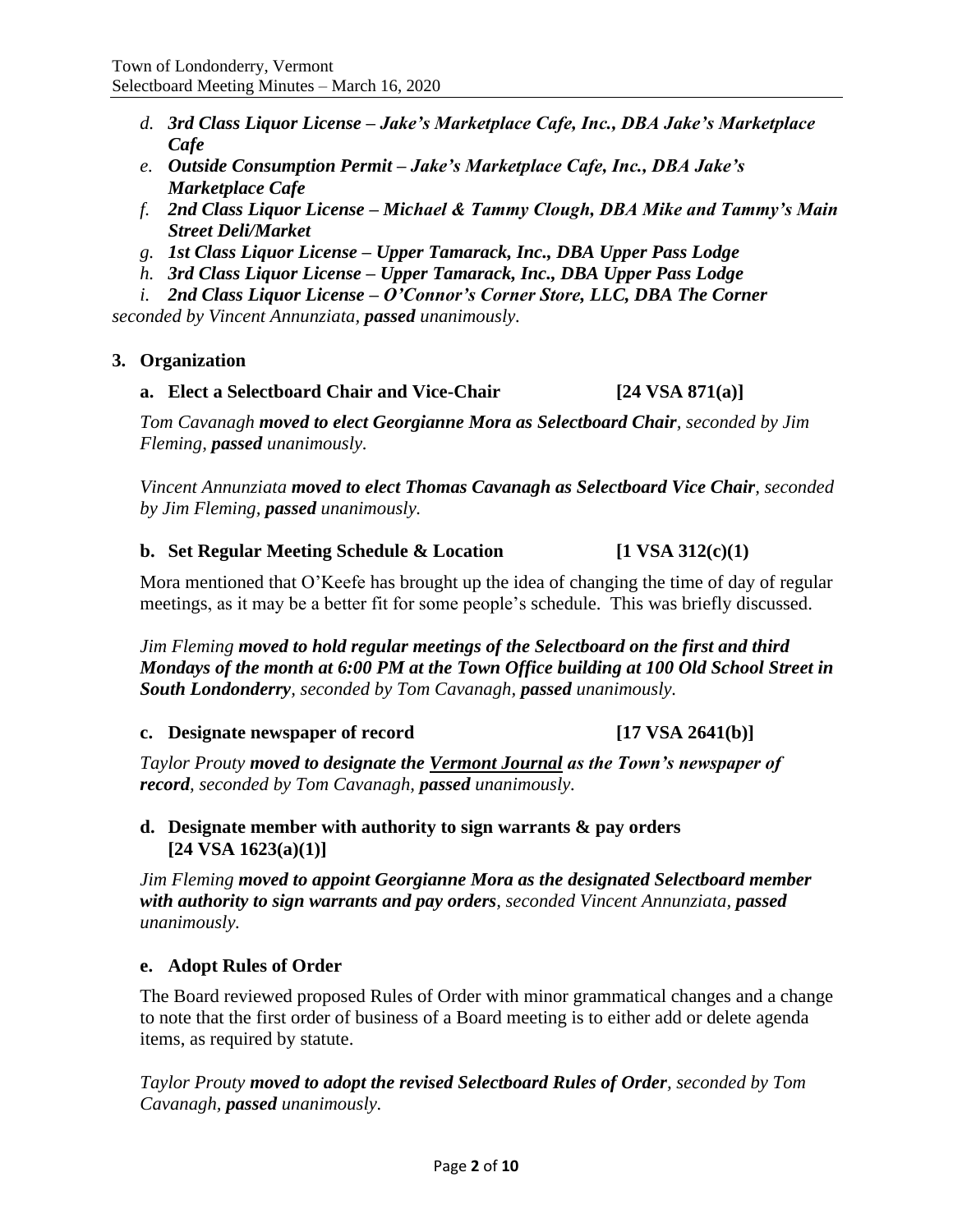## **4. Minutes Approval – Meeting of March 2, 2020**

*Tom Cavanagh moved to approve the minutes of the Selectboard meeting of March 2, 2020, seconded by Vincent Annunziata, passed unanimously.*

## **5. Selectboard Pay Orders**

Pay orders were reviewed and signed by the Board members.

### **6. Announcements/Correspondence**

O'Keefe reminded those in the village areas that may have received a survey regarding water and wastewater systems as part of the community systems project to please return the surveys as soon as possible.

He also noted that online surveys for the Windham Region Broadband study should be completed by everyone as well. Mora spoke to the importance of this initiative, and 4,000 of 6,000 desired surveys have been received, and the deadline is being extended to March 20.

Mora noted that she had received a request for the Town Road Crew to make repairs on the parking lot of South Londonderry Post Office, which is in terrible condition. As this is private property, she recommended that this not be taken up for discussion and to leave it up to the landlord. Several other Board members agreed.

O'Keefe noted that the deadline for completion of the comprehensive Zoning Bylaw Amendment as required by the Agency of Commerce and Community Development Planning Grant is being extended due to the concerns with holding the required public meetings.

Correspondence included in the meeting package was as follows:

• A copy of the Lowell Lake State Park Master Planning Update of March 7, 2020.

## **7. Visitors and Concerned Citizens**

None.

### **8. Annual Appointments**

## **a. Road Commissioner [17 VSA 2646(16) & 2651(a)]**

Prouty noted that Jim Ameden, who has been serving as Road Commissioner for years, has decided he wished to step down from the position for now, and that he was willing to assume this position in his stead. He mentioned that he had spoken with Road Foreman Josh Dryden about Highway Department matters, and he will meet with Jim Ameden to help with the transition.

Beattie recommended that Prouty should attend some of the regional meetings of Road Foremen, as they can be very helpful.

*Tom Cavanagh moved to appoint Taylor Prouty as the Town's Road Commissioner, seconded by Vincent Annunziata, passed unanimously.*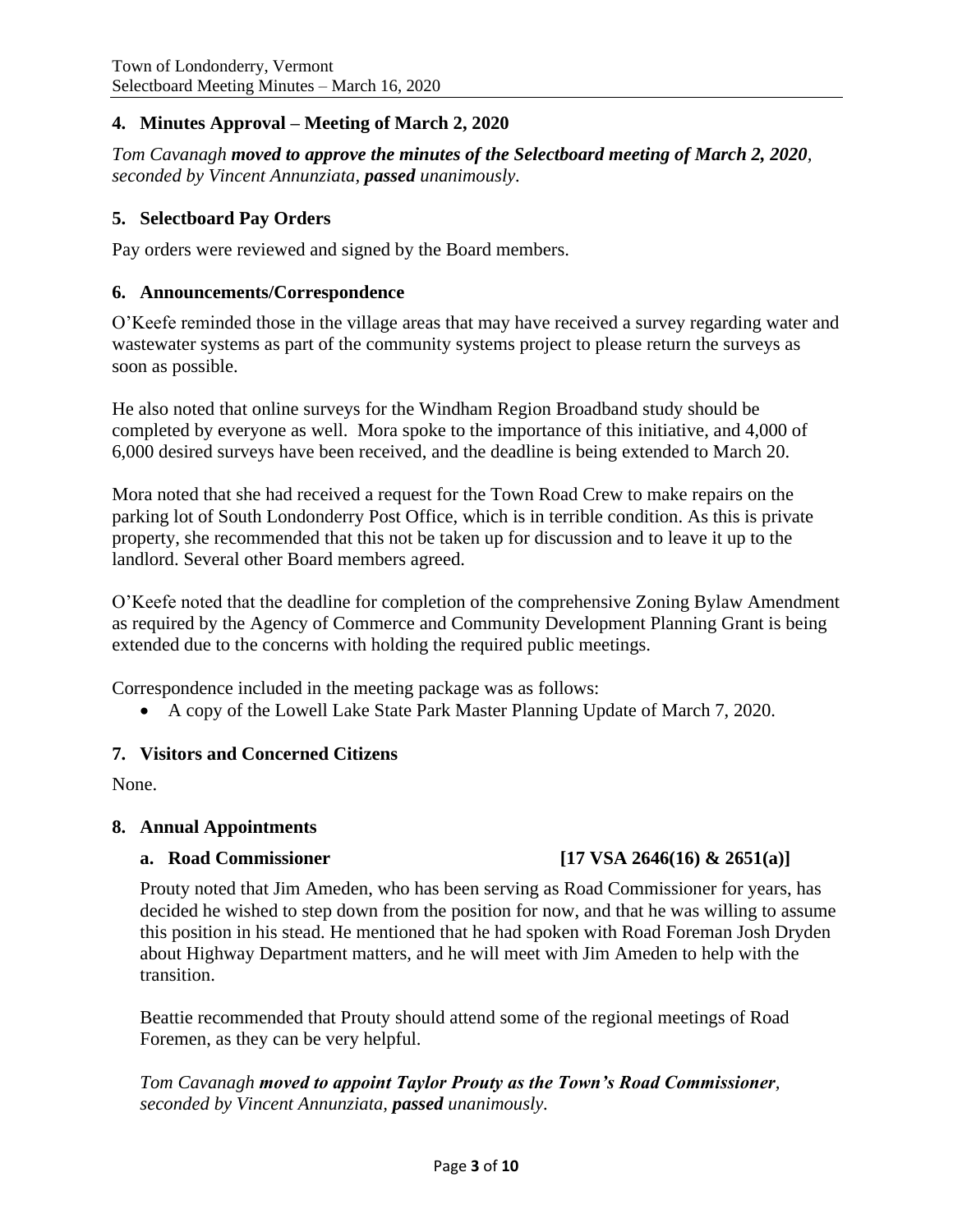## **b. Emergency Management Director [20 VSA 6(a)]**

Kevin Beattie expressed his interest in continuing to serve the Town in this position. *Taylor Prouty moved to appoint Kevin Beattie as the Town's Emergency Management Director, seconded by Tom Cavanagh, passed unanimously.*

## **c. Windham Regional Commission Representatives (2) [24 VSA 4343(a)]**

It was noted that George Mora and Denis Pinkernell have been serving as WRC representatives and that each has stated their interest in continuing to serve the Town in this position.

*Jim Fleming moved to appoint Georgianne Mora and Denis Pinkernell as the Town's representatives to the Windham Regional Commission, seconded Vincent Annunziata, passed unanimously.*

### **d. Tree Warden [24 VSA 871(b)]**

Kevin Beattie expressed his interest in continuing to serve the Town in this position.

*Tom Cavanagh moved to appoint Kevin Beattie the Town's Tree Warden, seconded by Jim Fleming, passed unanimously.*

### **e. 911 Coordinator [30 VSA 7056(a)]**

Kelly Pajala expressed her interest in continuing to serve the Town in this position.

*Taylor Prouty moved to appoint Kelly Pajala as the Town's E911 Coordinator, seconded by Tom Cavanagh, passed unanimously.*

## **f. Animal Control Officer [20 VSA 3549]**

O'Keefe noted that Pat Salo has been serving Animal Control Officer and has stated his interest in continuing to serve the Town in this position.

*Tom Cavanagh moved to appoint Pat Salo as the Town's Animal Control Officer, seconded by Vincent Annunziata, passed unanimously.*

## **g. Planning Commissioner (2 for 3 years, 1 for 2 years)**

It was noted that the terms of incumbent Planning Commissioners Larry Gubb and Elsie Smith would expire at the end of the month. O'Keefe stated that they were interested in continuing to serve on the Commission, and there is still a vacancy from the resignation of Gail Mann that still need to be filled. Andrew Rackear spoke to the Board about his interest in serving on the Planning Commission.

*Vincent Annunziata moved to appoint move to appoint Larry Gubb and Elsie Smith to the Planning Commission for three-year terms ending 3/31/2023, and to appoint Andrew Rackear to a two-year term ending 3/31/2022, seconded by Jim Fleming, passed unanimously.*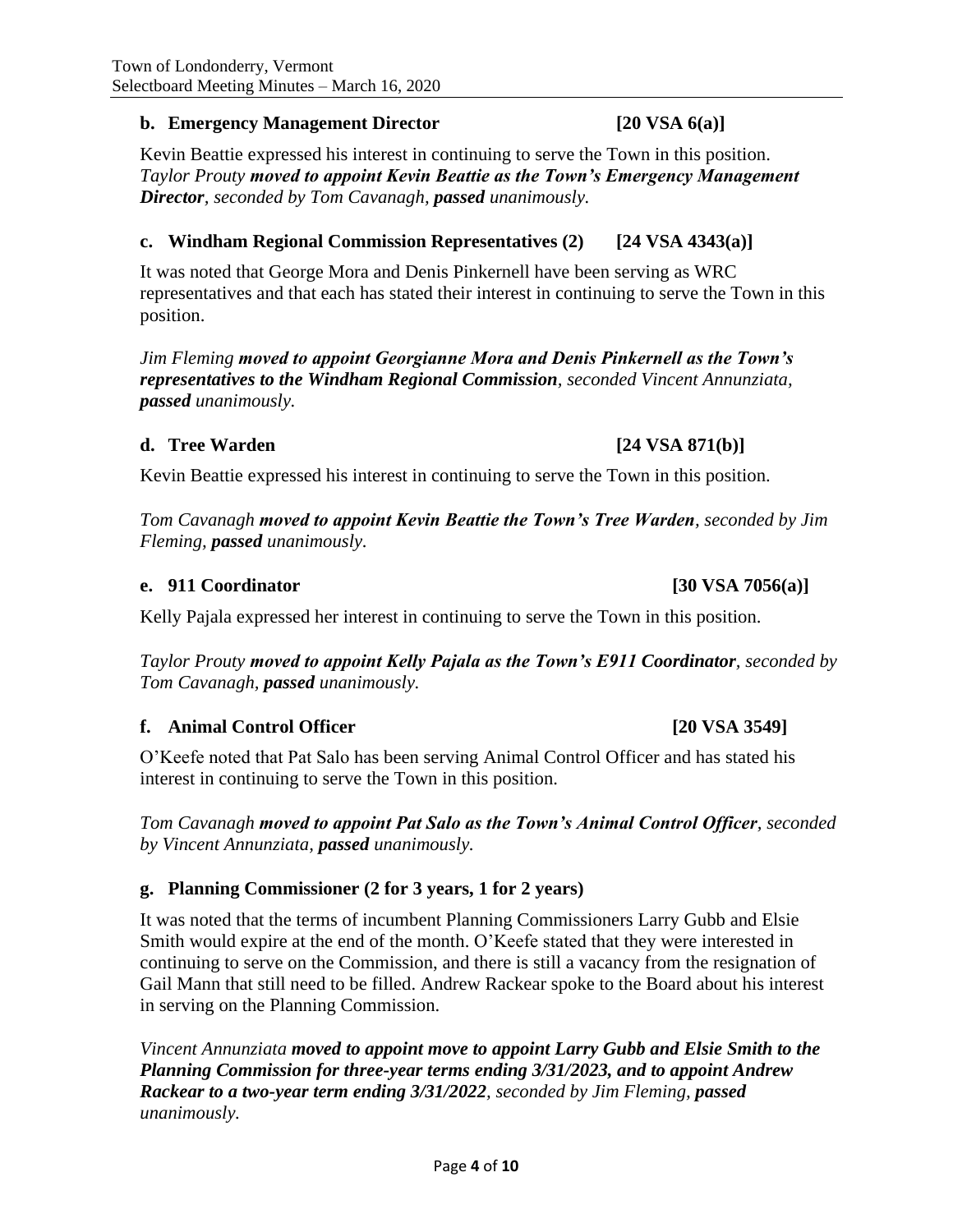### **9. Town Officials Business**

## **a. Emergency Management Director – Discuss preparations for Covid-19, such as continuity of operations of Town functions, Town Health Officer and EMD functions/responsibilities**

It was decided to move this item to the end of the meeting, and to move quickly through the balance of the agenda.

## **b. Planning Commission – Request for letter to VT Council on Rural Development for Community Visit**

Planning Commission Chair Sharon Crossman discussed with the Board the Planning Commission's wish to participate in the Vermont Council on Rural Development's Community Visit Program. She described the many opportunities this program can bring to the town and other communities that have. A letter expressing participation in the program is needed in order to get on the waiting list of communities interested in participating.

*Taylor Prouty moved to authorize the Selectboard Chair to sign a letter to the Vermont Council on Rural Development requesting that the Town participate in its Community Visit Program, seconded by Tom Cavanagh, passed unanimously.*

### **c. Planning Commission – Discuss application for Northern Borders Regional Commission Economic & Infrastructure Development Grant program**

Planning Commission Chair Sharon Crossman noted that there was a recent meeting in Londonderry about this regional project implementation grant program, and it appears to be a great opportunity for funding design or other stages of projects that may develop from the ongoing community water/wastewater study. A letter of intent was needed to initiate the project, and the grant will need to be written thereafter.

*Tom Cavanagh moved to authorize the Selectboard Chair to sign a letter of interest for the Town to submit an application to the Northern Boarders Regional Commission Economic and Infrastructure Development Grant Program for a project advancing solutions to water and wastewater issues particular to the village areas of the community, and to authorize the Town Administrator to execute any documents in support of the application, seconded by Taylor Prouty, passed unanimously.*

### **10. Transfer Station**

### **a. Updates**

Cavanagh noted that everyone at the facility is heathy, but that the facility did not have enough hand sanitizer or disinfectant wipes at this time to protect staff from viral infection. He noted that all Town employees work with the public every day, and he called for anyone with extra supplies of these items to offer them to the Town.

He also noted that the facility is not sorting bottles at this time.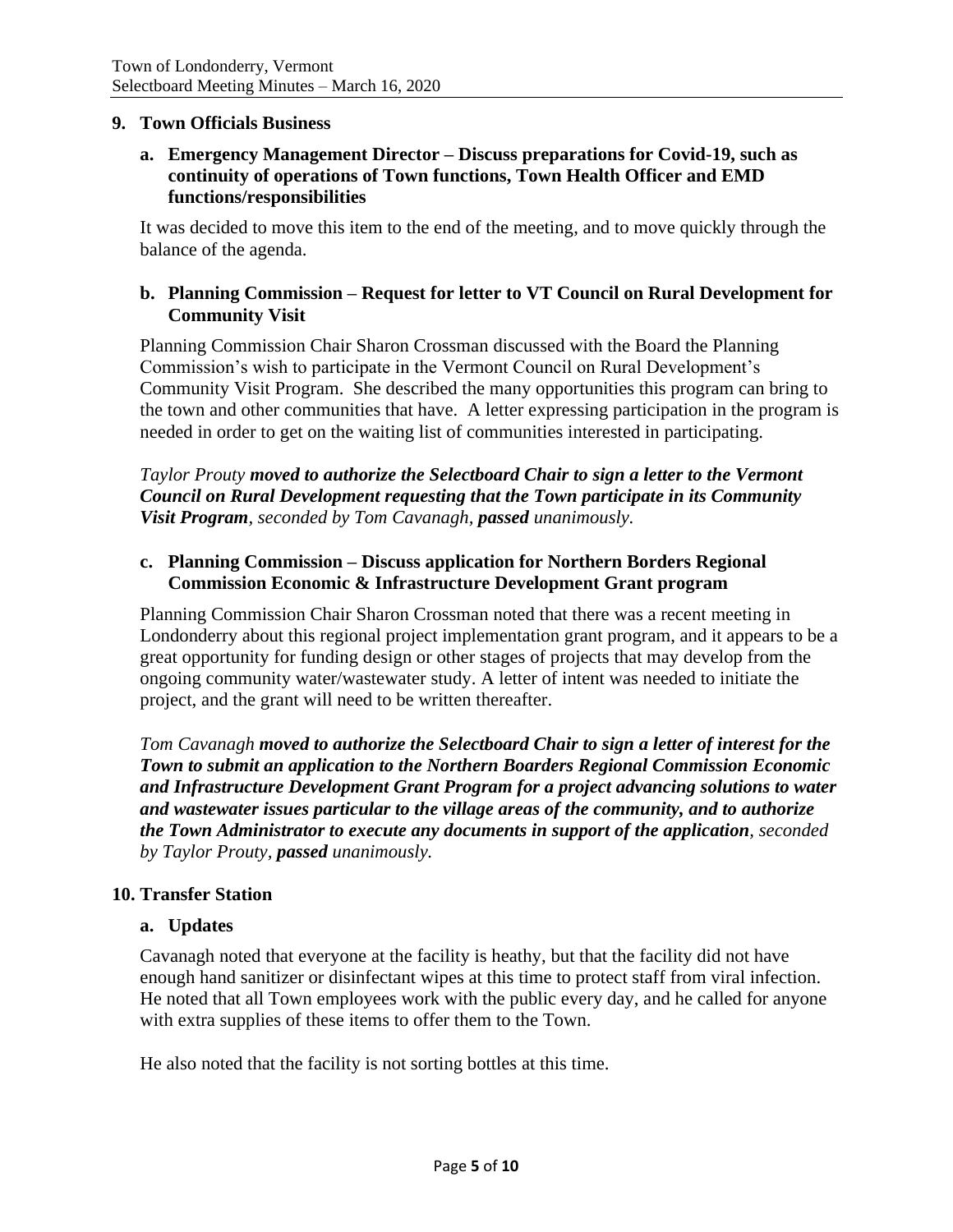### **11. Roads and Bridges**

## **a. Updates**

Prouty stated that he had met with Josh Dryden and had discuss schedules and disruptions caused by the COVID-19 pandemic, and the needs and challenges to accommodate family concerns. Mora stated that the Town as an employer should be open to changes to accommodate family/health matters. There was general agreement that leniency with leave requirements was in order.

## **b. Adopt amendment to the Traffic & Parking Ordinance (Correct error from previous meeting)**

O'Keefe noted that a typographical error in the amendment adopted at the previous meeting needed to be corrected and therefore the amendment needed to be readopted in corrected form.

*Tom Cavanagh moved to rescind the Board's decision made on March 2, 2020 to amend the Traffic and Parking Ordinance, and to adopt a corrected version of an amendment to the Traffic and Parking Ordinance affecting Middletown Road (Town Highway 5) as presented, such amendment to take effect after 60 days unless a petition is filed as provided for under 24 V.S.A. § 1973(b), seconded by Vincent Annunziata, passed unanimously.*

The text of the amendment to the Traffic and Parking Ordinance is as follows, with language to be added underlined, and language to be deleted shown in strikethrough:

### **ARTICLE IV. SPEED REGULATIONS Section 1. Paved Town Highways**

On the basis of engineering and traffic studies, the following speed limits measured in miles per hour (MPH) are hereby established for specific Town Highways (TH) and portions thereof:

TH #5. A maximum speed of 30 MPH from its intersection of VT Route 100 northerly to a point 1,000 feet north of the intersection of TH #55 (Crescent Street), then a maximum speed of 40 MPH northerly to a point 500 feet south of the intersection of VT Route 11, then a maximum speed of 30 MPH northerly to its intersection of VT Route 11.

*Right of Petition - Notice is hereby given of the right to petition for a permissive referendum vote on this ordinance amendment at an annual or special meeting as provided for in Title 24, Vermont Statutes Annotated, Section 1973. Such petition for a permissive referendum must be signed by not less than five (5) percent of the qualified voters of the Town of Londonderry and shall be presented to the Selectboard or the Town Clerk within forty-four (44) days following the date of adoption.* 

*Effective Date - Unless a petition is filed in accordance with Title 24, Vermont Statutes Annotated, Section 1973, the Ordinance shall become effective sixty (60) days after its adoption.*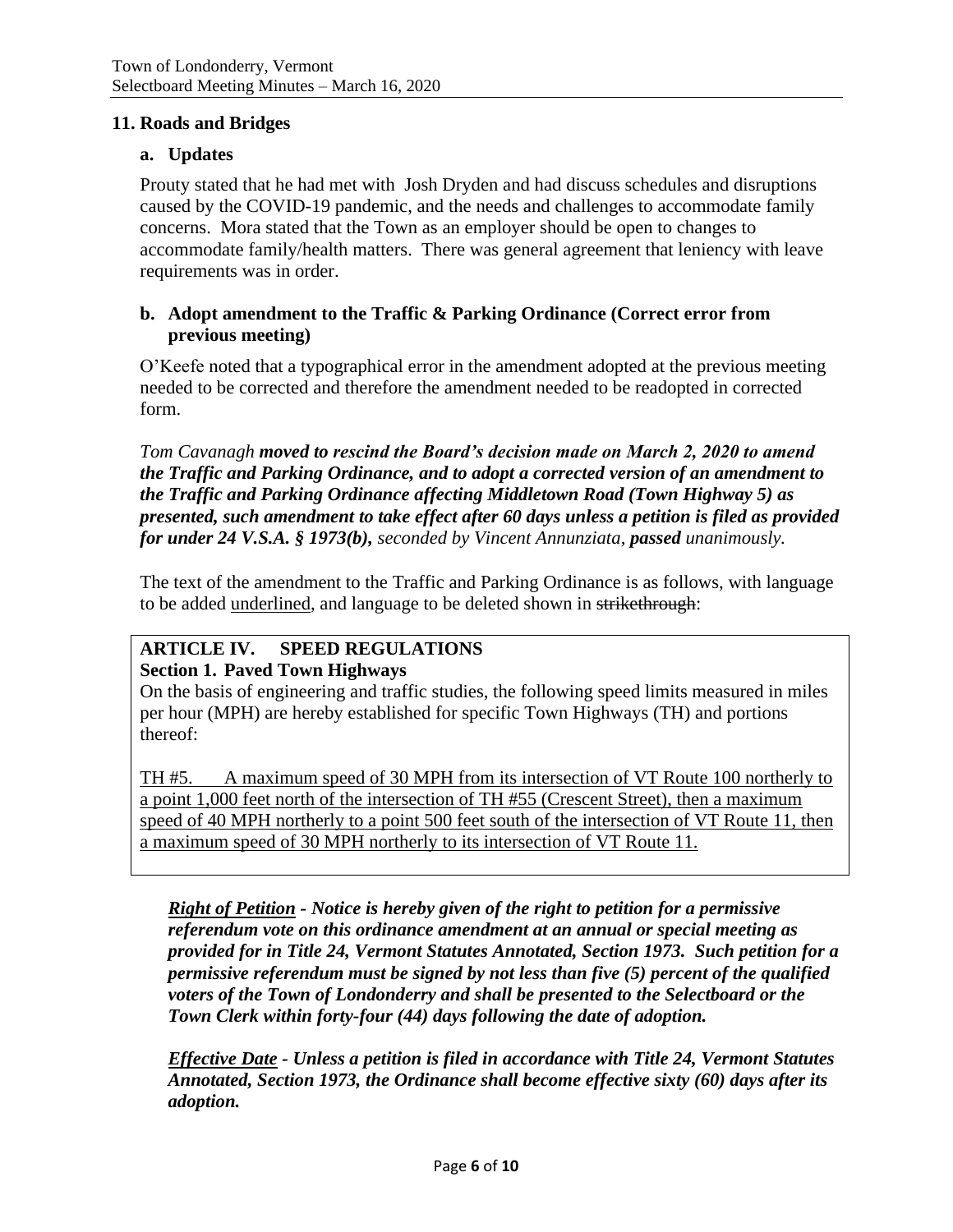O'Keefe will take care of properly posting the new ordinance as required by Vermont Statutes.

## **c. Consider application(s) for excess vehicle weight permits [23 VSA 1400a]**

The Board reviewed and considered several overweight vehicle permit applications.

*Tom Cavanagh moved to I move to approve excess weight permits for: Camp Precast Concrete Products, Inc.; Duquette Forestry Transportation, Inc.; Connecticut Valley Trucking, Inc.; Fuller Sans & Gravel, Inc.; Fabian Earth Moving, Inc.; Gurney Brothers Construction, Inc.; and Bazin Brothers Trucking, Inc.*, *seconded by Vincent Annunziata, passed unanimously.*

### **12. Old Business**

None.

## **13. New Business**

## **a. Discuss appointment of Collector of Delinquent Taxes [17 VSA 2651d]**

The Board briefly discussed this position, which it is now authorized to appoint by virtue of the recent Town Meeting vote. Labeau reiterated her interest in filling this role, and O'Keefe noted that she is particularly qualified to do the job as she assists with it already.

*Jim Fleming moved to appoint Bettina Labeau as the Town's Collector of Delinquent Taxes, as permitted by 12 V.S.A. section 2651d and the vote on Article 1 of the annual Town Meeting held on March 3, 2020, effective immediately*, *seconded by Tom Cavanagh, passed unanimously.*

## **b. Zoning Bylaw amendment – Section 402 – set public hearing date**

O'Keefe noted that the Planning Commission held a public hearing on March 9, 2020 on a proposed Zoning Bylaw amendment specific to Bylaw Section 402, Access and Frontage Requirements, and afterward voted to authorize the Planning Commission Chair to submit the proposed amendment along with a required report to the Selectboard for hearing and adoption. The submittal was provided in the meeting packet, and the amendment pertains only to land development on private roads and public roads not maintained by the Town or State. It allows for administrative review of projects below a certain threshold so as not create a significant burden on those doing minor projects. Given the uncertainty with public gatherings going forward he recommended accepting the amendment from the Commission and holding off on scheduling the required public hearing necessary for adoption.

*Taylor Prouty moved to accept the submission of a proposed Zoning Bylaw Amendment and associated report related to Section 402, Access and Frontage Requirements, from the Planning Commission, as provided for under 24 V.S.A. section 4441(g), and to table further discussion on the proposed amendment and the setting of a public hearing date until an upcoming regular meeting of the Board, seconded by Tom Cavanagh, passed unanimously.*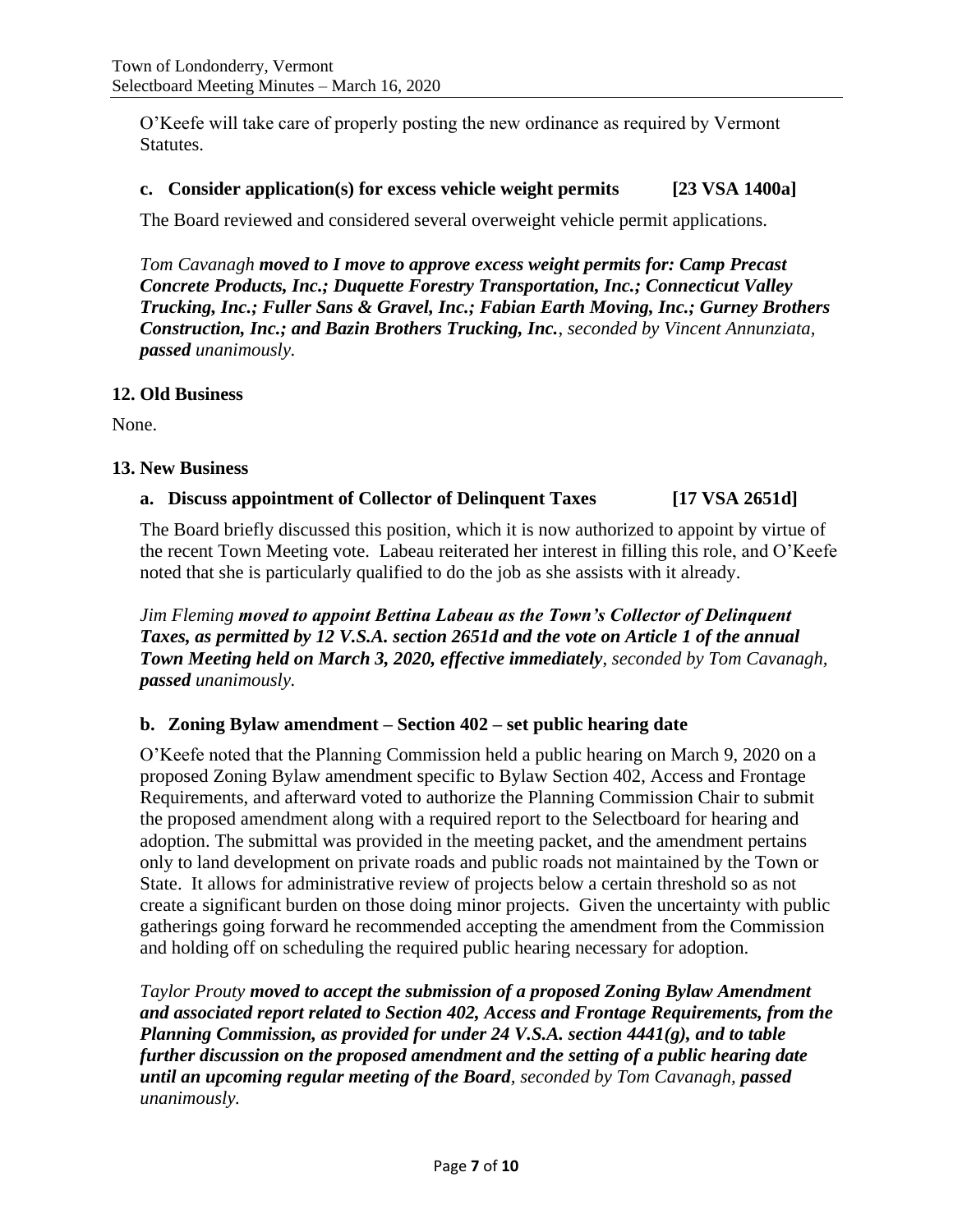- **c. 1st Class Liquor License – Jake's Marketplace Cafe, Inc., DBA Jake's Marketplace Café**
- **d. 3rd Class Liquor License – Jake's Marketplace Cafe, Inc., DBA Jake's Marketplace Cafe**
- **e. Outside Consumption Permit – Jake's Marketplace Cafe, Inc., DBA Jake's Marketplace Café**

*Vincent Annunziata moved to approve 1st and 3rd Class Liquor Licenses and an Outdoor Consumption Permit for Jake's Marketplace Café, doing business as Jake's Marketplace Café., related to property located at Mountain Marketplace, VT Route 100, seconded by Tom Cavanagh, passed unanimously.*

**f. 2nd Class Liquor License – Michael & Tammy Clough, DBA Mike and Tammy's Main Street Deli/Market**

*Vincent Annunziata moved to approve a 2nd Class Liquor License for Mike and Tammy Clough, doing business as Mike & Tammy's Main Street Deli/Market, related to property located at 2170 VT Route 11, seconded by Tom Cavanagh, passed unanimously.*

- **g. 1st Class Liquor License – Upper Tamarack, Inc., DBA Upper Pass Lodge**
- **h. 3rd Class Liquor License – Upper Tamarack, Inc., DBA Upper Pass Lodge**

*Vincent Annunziata moved to approve 1st and 3rd Class Liquor Licenses for Upper Tamarack, Inc., doing business as Upper Pass Lodge, related to property located at 420 Magic Mountain Access Road, seconded by Jim Fleming, passed unanimously.*

## **i. 2nd Class Liquor License – O'Connor's Corner Store, LLC, DBA The Corner**

*Vincent Annunziata moved to approve a 1st Class Liquor License for O'Connor's Corner Store, LLC, doing business as The Corner, related to property located at 1 Main Street, seconded by Tom Cavanagh, passed unanimously.*

## **14. Emergency Management Director – Discuss preparations for Covid-19, such as continuity of operations of Town functions, Town Health Officer and EMD functions/responsibilities**

Emergency Management Director Kevin Beattie gave a comprehensive update on the status of preparations and responses related to the spreading COVID-19 virus pandemic

He mentioned that a three-town Emergency Management Director effort with Weston and Landgrove has been established. They have formed a mailing list of important players in the communities, such as EMTs, healthcare facilities, health officers, fire chiefs, not-for-profits such as social service agencies, schools and churches, and key stores.

He has spoken to many of these entities to discuss food supplies and transportation. The Flood Brook School is closing, and the school is making arrangements for remote education. It was noted that second-homeowners from elsewhere are sheltering in place locally thus increasing the number of people potentially requiring services and resources for a time.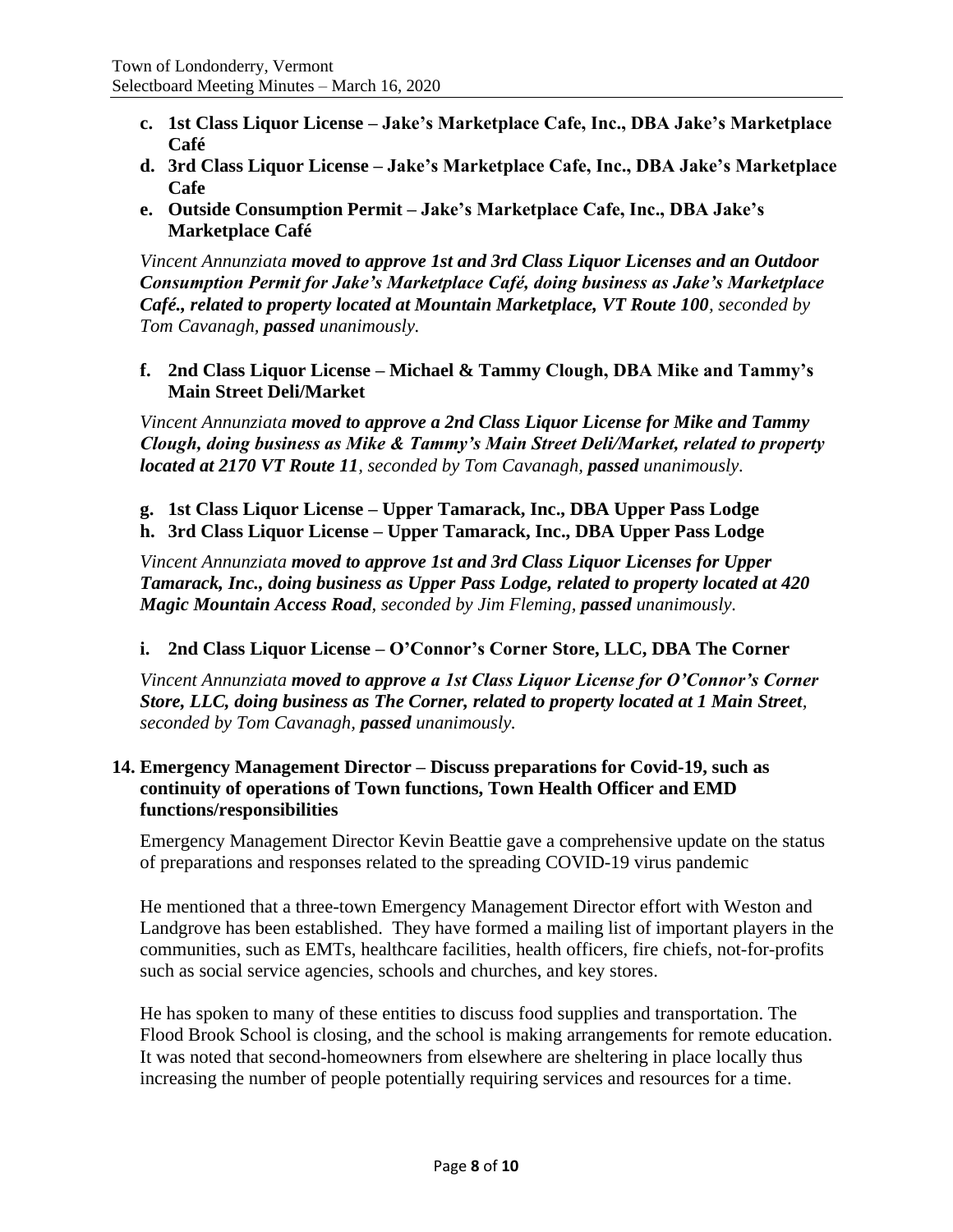He noted that he had just heard from the VT Department of Health that all 50 states have declared states of emergency, and in Vermont all bars and restaurants must close, except for take-out od deliveries, from March 17 to April 5.

He emphasized the overriding health need right now if to slow the spread of the virus to ensure the protection of the vulnerable and high-risk populations, and to protect from overburdening our medical infrastructure.

Beattie mentioned that he had deputized Tina Labeau and George Mora as deputy Emergency Management Directors due to the needs generated by this emergency.

On Town-level continuity of operations, he stressed the need to be flexible with work schedules as discussed previously. For Town officials, he urged working remotely if possible, and he suggests to make sure there are backup people for critical functions.

He stated that it should be considered whether the Town Office should be closed, but that is up to the Selectboard and Town Clerk. Pajala noted that he and the others in her office have discussed limiting access to the public, and noted that some functions must continue. Beattie suggested possibly closing entirely to the public but maintaining a presence in the building. She noted that bankers and lawyers are discussing how to work with Town Offices, and the Secretary of State's office is working on strategies.

Prouty noted that the Board should work with staff and officials to ensure that they feel safe in the workplace.

O'Keefe noted that he would have to work from home for at least the next week. He noted that Sharon Crossman and he have coordinated on how to continue operations, and he would take things day-by-day, and possibly come in over the weekends when no one is around.

Labeau noted that she is encouraging people to do work over the phone or to make appointments to come in.

Fleming left the meeting at 8:15 PM.

There was discussion about the Transfer Station and the need to continue operations. Annunziata suggested that there should be a way for volunteers to assist those who can't or shouldn't venture from their home. Cavanagh will work on resolving some of these issues, and we have to play all of this by ear. Beattie suggested that the public going to the Transfer Station was a low-risk activity for all involved. Labeau suggested that people could make donations to the Town for punch cards for those unable to visit the Transfer Station.

Prouty brought up a discussion of supply stream disruptions, such as through store closures or hording. Beattie mentioned that he did not anticipate short-term problems. He added that fuel for Town vehicles and emergency response vehicles could be handled through the Town's fuel supply through mutual aid agreements.